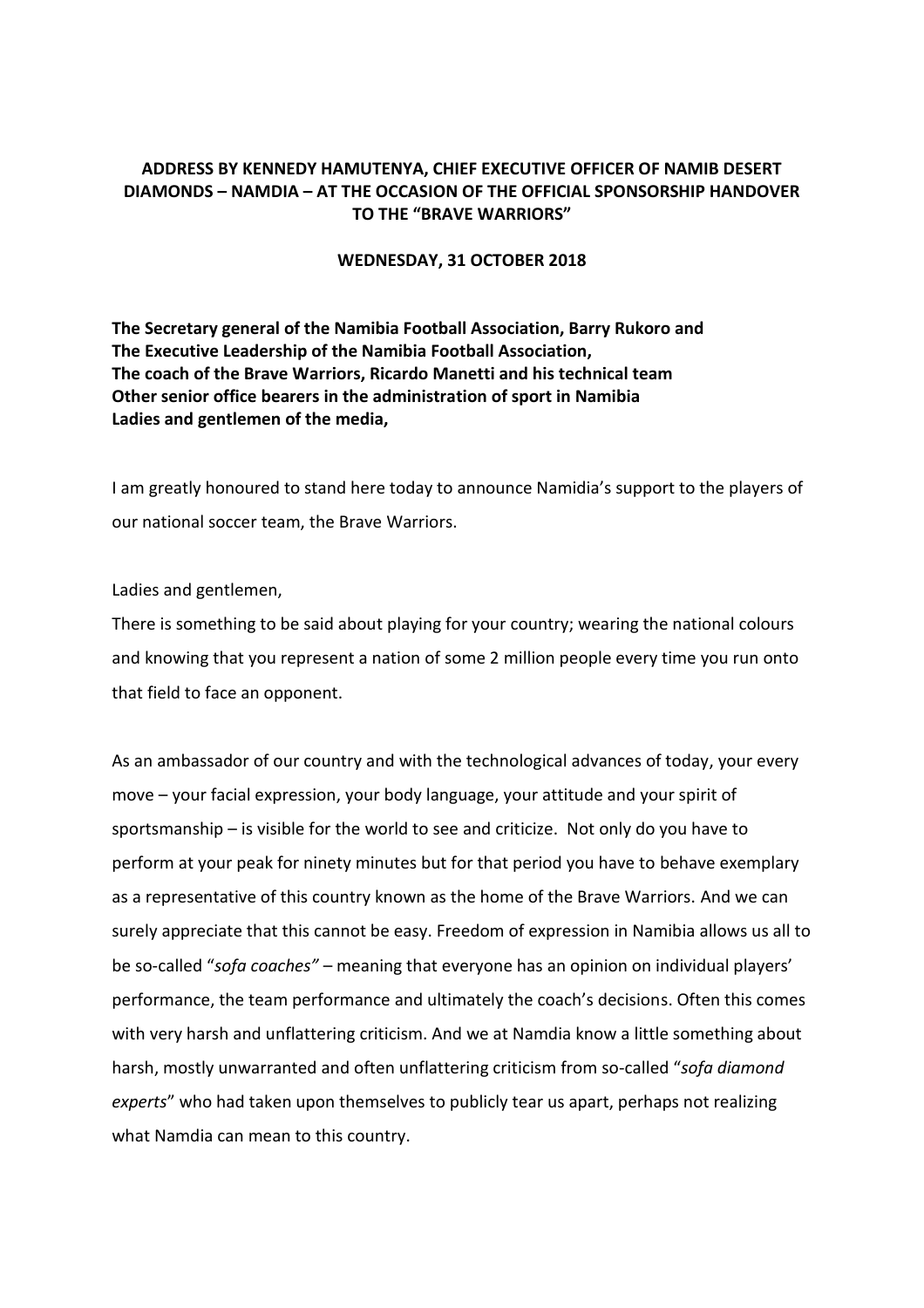But we have had to endure, fight criticism, sometimes with silence and sometimes with a battle of wits in the media.

And just yesterday we declared dividends to our shareholder – the Government and people of Namibia – to the tune of 50 million Namibia Dollars, from just two years of existence, proving that Namdia is an important vehicle for the socio-economic development of this country.

As players, you have huge shoes to fill. You walk in the shadows of those (remember that squad which included our coach?) who captured the indomitable spirit of Namibia in the 1990's during our first venture onto continental football. Some of you are part of the team which against all odds became COSAFA champions some two years ago, making the nation stand up, take notice and had detractors swallow their words.

We at Namdia want you to do that again. We want you to go into sportsman-like battle every time you run onto a field to face another nation, knowing you carry that "never give up" brave spirit of our nation. But we also want you to run onto that field, with the encouragement that should you play as a team, each bringing his best and be victorious, there will be a monetary award waiting for you. That is why Namdia will be offering an amount of ten thousand Namibian Dollars for each player of the Brave Warriors squad which declares a win during the qualifying rounds of the Africa Cup of Nations 2019. A draw would qualify each player to receive five thousand Namibia Dollars

This is a total sponsorship of almost eight hundred thousand Namibia Dollars, which we are confident will serve as an incentive for the players to perform at their peak, to once again push this nation through the the greatest sports contest on the continent.

I would wish to make it categorically clear that this sponsorship is directly to the players and we are confident that there will be no backlashes relating to this.